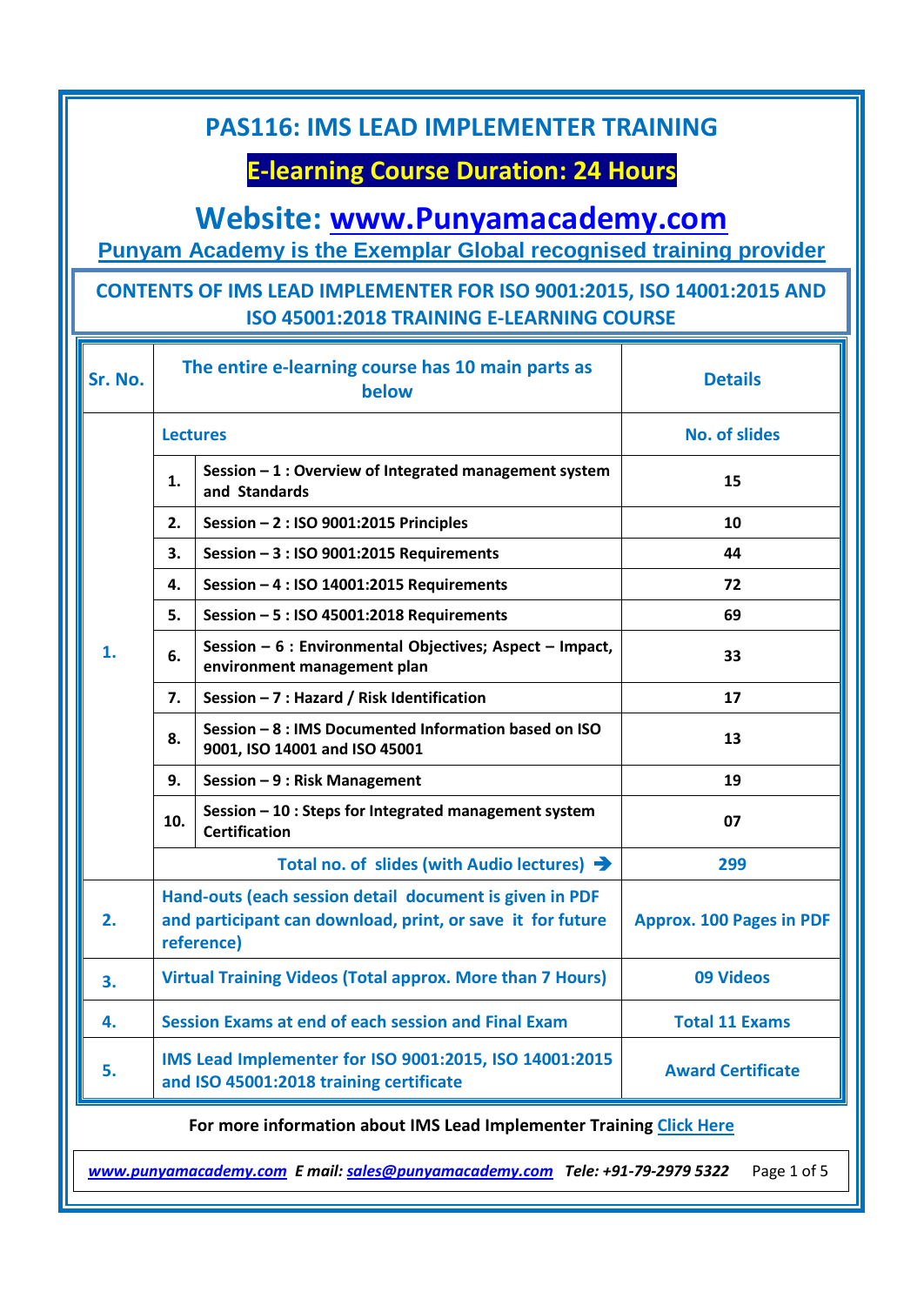## **E-learning Course Duration: 24 Hours**

#### **Website: [www.Punyamacademy.com](http://www.punyamacademy.com/)**

**Punyam Academy is the Exemplar Global recognised training provider**

#### **Part -1 Lectures:**

Under this part total four sessions are given as Presentations with explanatory audio to understand the subject.

#### **Part – 2 Hand-outs:**

For each session, hand-out is given in PDF format. The participant can download or print any documents to read it later to get detailed knowledge of all the six topics.

#### **Part – 3 Videos: Audit Process, Documentation and Risk Management**

A complete actual training session videos on Documentation, Internal Audit and Risk Management are provided under this section. Auditor can watch and learn about what to documents and auditing requirements while perform audit in organization.

| Sr. No                                                                                | <b>Name of Videos</b>                                | <b>Duration</b> |
|---------------------------------------------------------------------------------------|------------------------------------------------------|-----------------|
| 1                                                                                     | ISO 9001:2015 Principles                             | 29 Minutes      |
| 2                                                                                     | ISO 9001:2015 Requirements                           | 156 Minutes     |
| 3                                                                                     | ISO 14001:2015 Requirements                          |                 |
| 4                                                                                     | ISO 45001:2018 Requirements                          | 134 Minutes     |
| 5                                                                                     | IMS Documented Information based on ISO 9001, ISO    | 45 Minutes      |
|                                                                                       | 14001 and ISO 45001                                  |                 |
| 6                                                                                     | <b>Risk Management</b>                               | 50 Minutes      |
| 7                                                                                     | Steps for Integrated management system Certification | 36 Minutes      |
| $\mathbf{A}$ $\mathbf{F}$ , $\mathbf{A}$ , $\mathbf{A}$ , $\mathbf{A}$ , $\mathbf{A}$ |                                                      |                 |

#### **Part – 4 Exams:**

Each session contains session exam, Participants have to pass the exam after completion of each session. After passing all session exams there is one final exam, participant must have to pass exam with minimum 80% marks. User can reappear and clears each exam to complete the course and get download/print their IMS Lead Implementer for ISO 9001:2015, ISO 14001:2015 and ISO 45001:2018 training certificate.

#### **Part – 5 Training Certificate:**

After passing the exam the colorful training certificate is generated and user can download it or print it. Any one globally can cross verify the training certificate through our LMS platform.

#### **For more information about IMS Lead Implementer Training [Click Here](https://www.punyamacademy.com/course/hse/ims-lead-implementer-training)**

*[www.punyamacademy.com](https://www.punyamacademy.com/) E mail[: sales@punyamacademy.com](mailto:sales@punyamacademy.com) Tele: +91-79-2979 5322* Page 2 of 5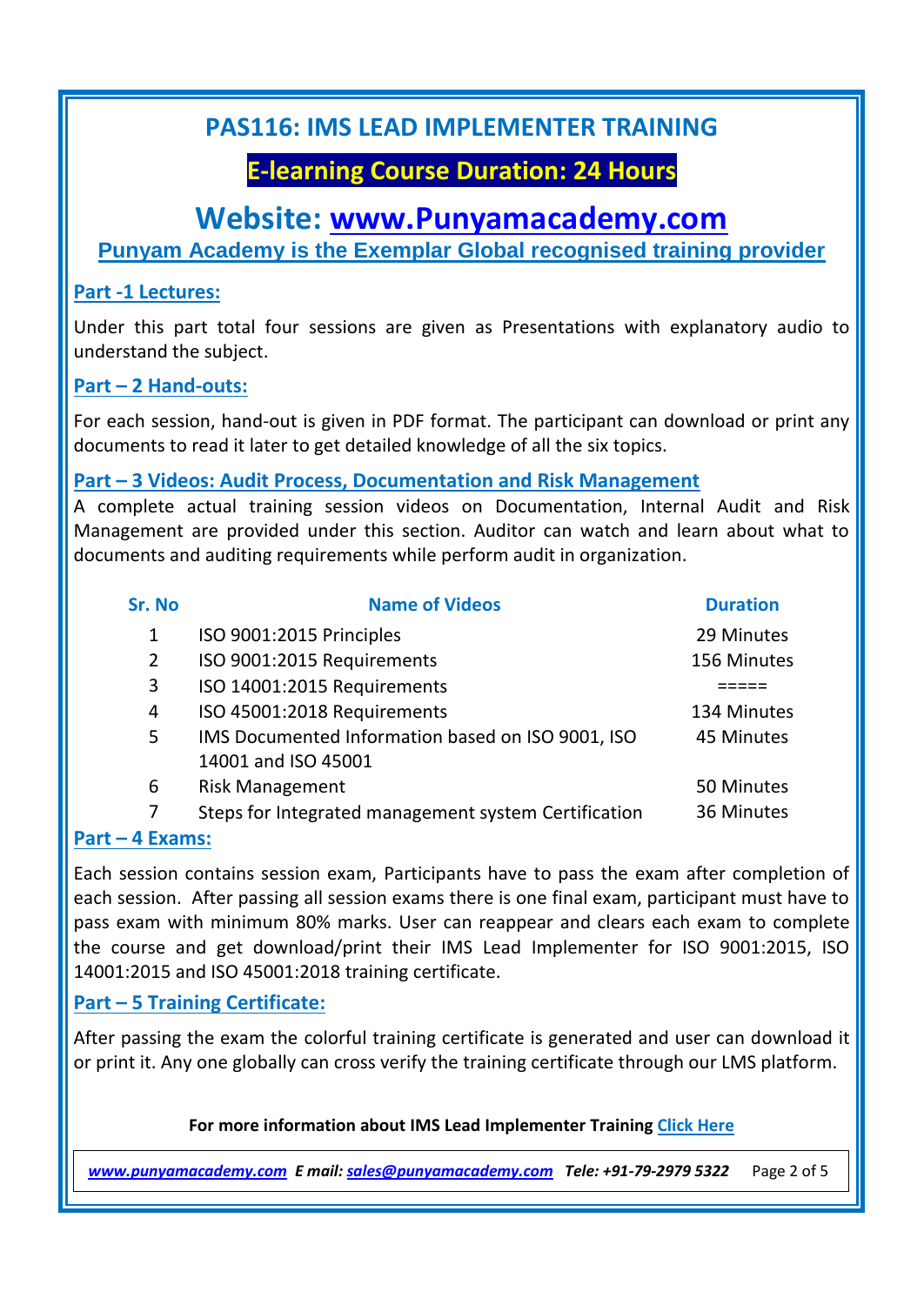### **E-learning Course Duration: 24 Hours**

### **Website: [www.Punyamacademy.com](http://www.punyamacademy.com/)**

**Punyam Academy is the Exemplar Global recognised training provider**

#### **Chapter - 2: COURSE OBJECTIVES**

**Upon Completion of this course, participants will be able to:** 

- $\checkmark$  Get an overview of ISO 9001:2015, ISO 14001:2015 and ISO 45001:2018 standards, including the high level structure of these international standards?
- $\times$  Know QMS Principles of ISO 9001.
- $\checkmark$  Understand the Plan-Do-Check-Act Cycle.
- $\checkmark$  Understand the requirements of ISO 9001:2015, ISO 14001:2015 and ISO 45001:2018 standards.
- $\checkmark$  Understand how to implement the requirements for establishing IMS management system.
- $\checkmark$  Understand the IMS Documented Information needed for implementing the integrated system.
- $\checkmark$  Know about hazards and risks and how to identify them.
- $\checkmark$  Know the risk management process in detail.
- $\checkmark$  Familiarize with environmental objectives, Aspect-Impact and Environmental Management Plan.
- $\checkmark$  Familiarize with the steps for IMS certification.

#### **Chapter - 3: WHO SHOULD ATTEND THIS COURSE?**

This course is developed and brought to you by Punyam Academy; an ISO/IEC 17024 accredited training provider company, which offers various e-learning as well as classroom training courses for working professionals, college students, and other individuals for enhancing their career to new heights. Our e-learning courses help them to succeed in today's competitive environment, to renew licenses, and to update, strengthen and add quality to their existing knowledge and skills. Our courses are also useful for those who want to get certification, or start a new profession.

#### **For more information about IMS Lead Implementer Training [Click Here](https://www.punyamacademy.com/course/hse/ims-lead-implementer-training)**

*[www.punyamacademy.com](https://www.punyamacademy.com/) E mail[: sales@punyamacademy.com](mailto:sales@punyamacademy.com) Tele: +91-79-2979 5322* Page 3 of 5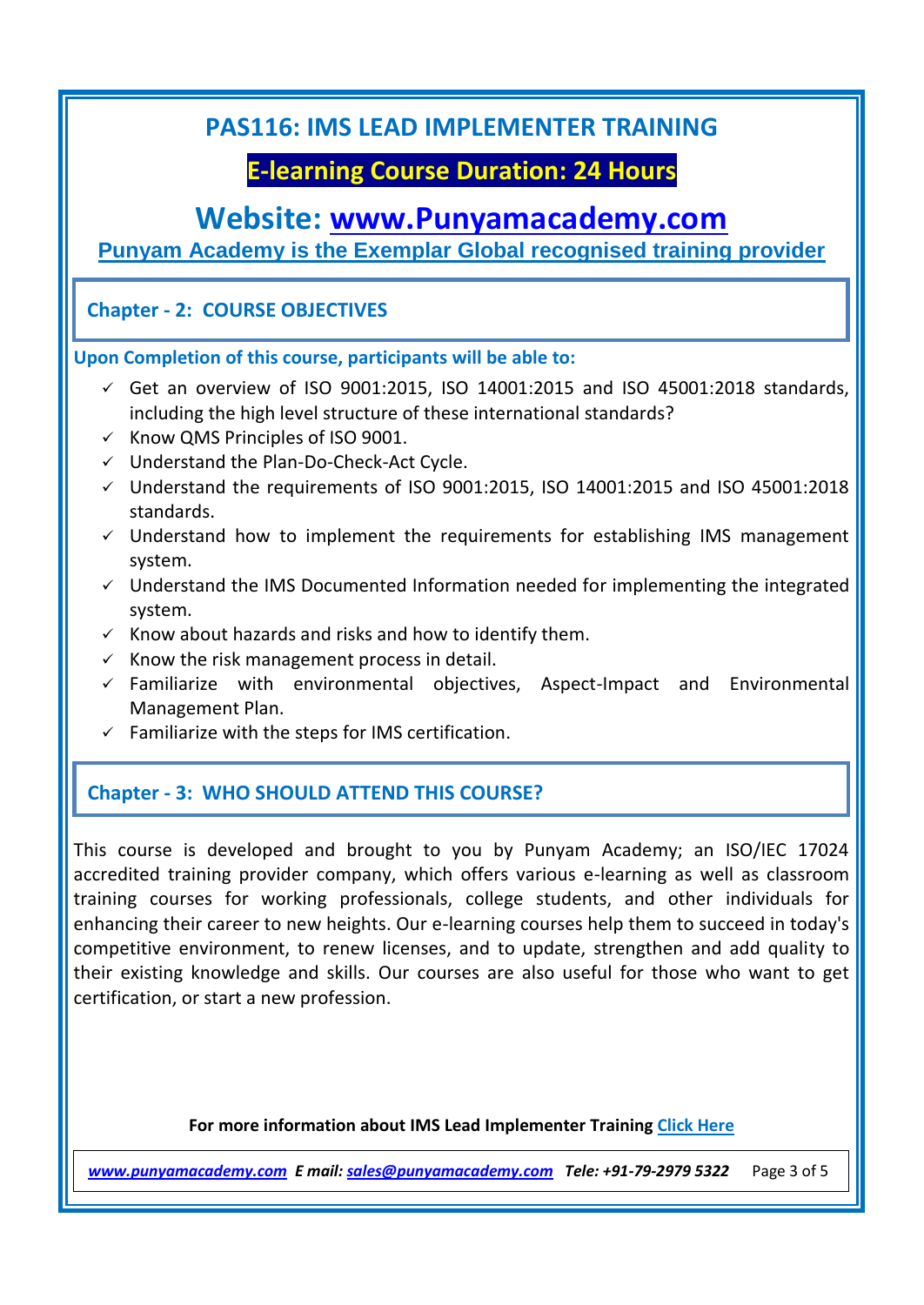## **E-learning Course Duration: 24 Hours**

### **Website: [www.Punyamacademy.com](http://www.punyamacademy.com/)**

**Punyam Academy is the Exemplar Global recognised training provider**

**Chapter - 4: USER MANUAL**

**Compatibility and Requirements for smoothly running our course**

- 1. **Bandwidth:** Internet bandwidth must me 1 MBPS or higher.
- 2. **Operating System:** Microsoft Windows XP and higher versions, iOS, Android.
- 3. **Browser:** Best viewable in Mozilla Firefox, Google Chrome. Also supports Internet Explorer.
- 4. **Screen Resolution:** To view slides properly, you must have a screen resolution of 1024 x 768 or higher.
- 5. **Cookies:** You must have browser cookies enabled, so that we can maintain your current session as you navigate through the application.
- 6. **JavaScript:** You must have enabled JavaScript, so that application runs smoothly.
- 7. **Adobe Acrobat Reader:** Some documents in our application are in .pdf format, so you must have installed adobe acrobat reader in your computer to be able to read such documents that you download.
- 8. **Pop-up Enable:** In your browser setting, check Pop-up blocker off, or enable Pop-up window.
- 9. **Speaker:** You must have speakers or a headphone attached to your computer, so that you can listen to the course lecture while learning.

#### **To purchase this course [ENROL](https://www.punyamacademy.com/book/ims-lead-implementer-training)**

**For more information about IMS Lead Implementer Training [Click Here](https://www.punyamacademy.com/course/hse/ims-lead-implementer-training)**

*[www.punyamacademy.com](https://www.punyamacademy.com/) E mail[: sales@punyamacademy.com](mailto:sales@punyamacademy.com) Tele: +91-79-2979 5322* Page 4 of 5